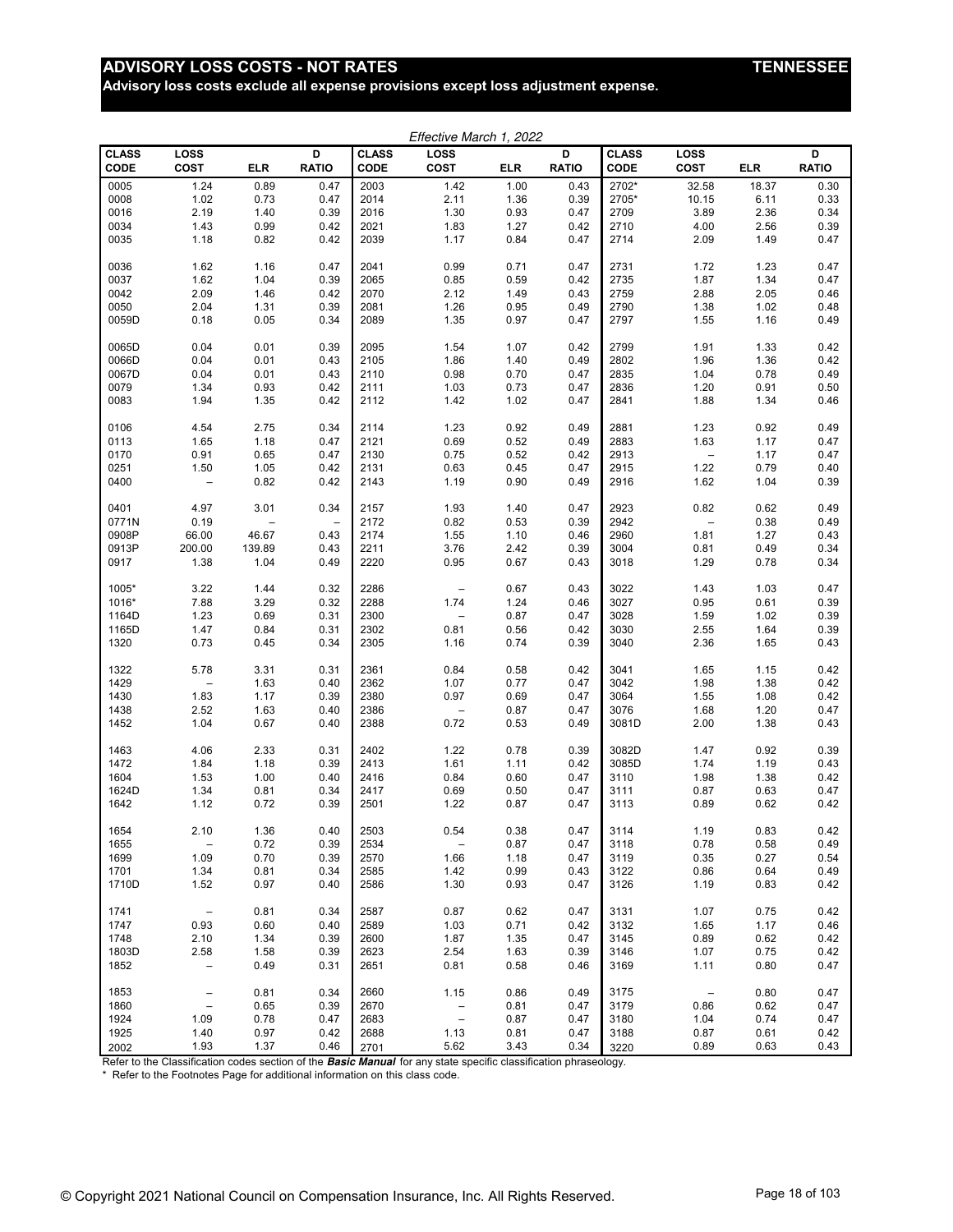# ADVISORY LOSS COSTS - NOT RATES **TENNESSEE**

**Advisory loss costs exclude all expense provisions except loss adjustment expense.**

| Effective March 1, 2022 |                          |            |              |              |                          |              |              |              |                          |              |              |
|-------------------------|--------------------------|------------|--------------|--------------|--------------------------|--------------|--------------|--------------|--------------------------|--------------|--------------|
| <b>CLASS</b>            | LOSS                     |            | D            | <b>CLASS</b> | <b>LOSS</b>              |              | D            | <b>CLASS</b> | <b>LOSS</b>              |              | D            |
| CODE                    | COST                     | <b>ELR</b> | <b>RATIO</b> | CODE         | COST                     | <b>ELR</b>   | <b>RATIO</b> | CODE         | <b>COST</b>              | <b>ELR</b>   | <b>RATIO</b> |
| 3223                    | $\overline{\phantom{a}}$ | 0.74       | 0.47         | 4000         | 1.80                     | 1.10         | 0.34         | 4611         | 0.58                     | 0.42         | 0.47         |
| 3224                    | 1.62                     | 1.23       | 0.50         | 4021         | 2.12                     | 1.48         | 0.42         | 4635         | 1.41                     | 0.86         | 0.34         |
| 3227                    | 1.12                     | 0.80       | 0.47         | 4024D        | 1.99                     | 1.26         | 0.39         | 4653         | 0.67                     | 0.48         | 0.47         |
| 3240                    | $\overline{\phantom{0}}$ | 0.81       | 0.47         | 4034         | 2.85                     | 1.83         | 0.39         | 4665         | 2.95                     | 1.89         | 0.39         |
| 3241                    | 1.15                     | 0.82       | 0.47         | 4036         | 1.09                     | 0.70         | 0.39         | 4670         | $\overline{\phantom{0}}$ | 1.26         | 0.42         |
| 3255                    | 1.03                     | 0.77       | 0.49         | 4038         | 0.97                     | 0.73         | 0.50         | 4683         | 1.81                     | 1.26         | 0.42         |
| 3257                    | 1.13                     | 0.81       | 0.47         | 4053         | $\overline{\phantom{a}}$ | 0.87         | 0.42         | 4686         | 1.03                     | 0.66         | 0.39         |
| 3270                    | 1.06                     | 0.76       | 0.47         | 4061         | $\overline{\phantom{a}}$ | 0.87         | 0.42         | 4692         | 0.30                     | 0.21         | 0.47         |
| 3300                    | 2.11                     | 1.57       | 0.49         | 4062         | 1.25                     | 0.87         | 0.42         | 4693         | 0.45                     | 0.32         | 0.47         |
| 3303                    | 1.25                     | 0.89       | 0.46         | 4101         | 1.03                     | 0.72         | 0.43         | 4703         | 0.67                     | 0.47         | 0.43         |
|                         |                          |            |              |              |                          |              |              |              |                          |              |              |
| 3307                    | 1.36                     | 0.95       | 0.42         | 4109         | 0.21                     | 0.15         | 0.47         | 4717         | 1.10                     | 0.83         | 0.50         |
| 3315                    | 1.29                     | 0.93       | 0.47         | 4110         | 0.38                     | 0.27         | 0.47         | 4720         | 1.09                     | 0.75         | 0.42         |
| 3334                    | 0.76                     | 0.54       | 0.43         | 4111         | 0.79                     | 0.56         | 0.47         | 4740         | 0.61                     | 0.35         | 0.31         |
| 3336                    | 0.99                     | 0.69       | 0.43         | 4113         | $\overline{\phantom{m}}$ | 0.56         | 0.47         | 4741         | 1.25                     | 0.88         | 0.42         |
| 3365                    | 1.84                     | 1.12       | 0.34         | 4114         | 1.01                     | 0.71         | 0.43         | 4751         | 1.37                     | 0.88         | 0.39         |
| 3372                    | 1.52                     | 1.06       | 0.42         | 4130         | 1.46                     | 1.04         | 0.47         | 4761         | $\qquad \qquad -$        | 0.64         | 0.34         |
| 3373                    | 1.78                     | 1.28       | 0.47         | 4131         | 2.17                     | 1.55         | 0.47         | 4771N        | 1.06                     | 0.64         | 0.34         |
| 3383                    | 0.75                     | 0.54       | 0.47         | 4133         | 1.12                     | 0.83         | 0.49         | 4777         | 1.50                     | 0.91         | 0.34         |
| 3385                    | 0.37                     | 0.27       | 0.47         | 4149         | 0.39                     | 0.30         | 0.50         | 4825         | 0.32                     | 0.21         | 0.39         |
| 3400                    | 1.42                     | 1.02       | 0.47         | 4206         | 1.85                     | 1.33         | 0.47         | 4828         | 0.95                     | 0.58         | 0.33         |
| 3507                    | 0.92                     | 0.64       | 0.43         | 4207         | 1.03                     | 0.62         | 0.34         | 4829         | 0.47                     | 0.28         | 0.34         |
| 3515                    | 0.86                     | 0.60       | 0.42         | 4239         | 0.88                     | 0.54         | 0.34         | 4902         | 1.12                     | 0.80         | 0.47         |
| 3548                    | 0.59                     | 0.42       | 0.47         | 4240         | 1.25                     | 0.94         | 0.49         | 4923         | 0.73                     | 0.50         | 0.42         |
| 3559                    | 1.41                     | 0.98       | 0.42         | 4243         | 1.10                     | 0.76         | 0.42         | 5020         | 2.60                     | 1.58         | 0.34         |
| 3574                    | 0.57                     | 0.41       | 0.47         | 4244         | 1.20                     | 0.77         | 0.39         | 5022         | 2.83                     | 1.63         | 0.31         |
|                         |                          |            |              |              |                          |              |              |              |                          |              |              |
| 3581                    | 0.43                     | 0.31       | 0.47         | 4250         | 0.93                     | 0.65         | 0.42         | 5037         | 7.09                     | 4.04         | 0.31         |
| 3612                    | 0.78                     | 0.54       | 0.42         | 4251         | 1.19                     | 0.86         | 0.47         | 5040         | 3.02                     | 1.73         | 0.31         |
| 3620                    | 1.54                     | 0.99       | 0.39         | 4263         | 1.37                     | 0.95         | 0.42         | 5057         | 1.85                     | 1.06         | 0.31         |
| 3629                    | 0.74                     | 0.52       | 0.42         | 4273         | 1.12                     | 0.78         | 0.42         | 5059         | 7.02                     | 4.03         | 0.31         |
| 3632                    | 1.59                     | 1.11       | 0.43         | 4279         | 1.01                     | 0.65         | 0.39         | 5069         | $\overline{a}$           | 4.03         | 0.31         |
| 3634                    | 0.79                     | 0.55       | 0.43         | 4282         | $\overline{\phantom{a}}$ | 0.65         | 0.39         | 5102         | 2.08                     | 1.26         | 0.34         |
| 3635                    | 0.85                     | 0.59       | 0.42         | 4283         | 0.82                     | 0.59         | 0.47         | 5146         | 1.82                     | 1.17         | 0.40         |
| 3638                    | 0.80                     | 0.57       | 0.47         | 4299         | 0.78                     | 0.54         | 0.42         | 5160         | 0.84                     | 0.49         | 0.31         |
| 3639                    | $\qquad \qquad -$        | 1.11       | 0.43         | 4304         | 2.21                     | 1.53         | 0.42         | 5183         | 1.08                     | 0.66         | 0.34         |
| 3642                    | 0.50                     | 0.36       | 0.47         | 4307         | 0.80                     | 0.60         | 0.49         | 5188         | 1.20                     | 0.73         | 0.34         |
| 3643                    | 0.85                     | 0.54       | 0.39         | 4351         | 0.48                     | 0.34         | 0.47         | 5190         | 1.54                     | 0.93         | 0.34         |
| 3647                    | 1.38                     | 0.96       | 0.42         | 4352         | 0.79                     | 0.56         | 0.47         | 5191         | 0.39                     | 0.25         | 0.40         |
| 3648                    | 0.68                     | 0.51       | 0.49         | 4360         | $\overline{\phantom{0}}$ | 0.13         | 0.40         | 5192         | 1.19                     | 0.83         | 0.42         |
| 3681                    | 0.37                     | 0.26       | 0.46         | 4361         | 0.35                     | 0.25         | 0.47         | 5213         | 2.67                     | 1.53         | 0.31         |
| 3685                    | 0.39                     | 0.28       | 0.47         | 4410         | 1.15                     | 0.82         | 0.47         | 5215         | 1.96                     | 1.27         | 0.40         |
|                         |                          | 0.21       |              | 4420         |                          |              |              | 5221         | 2.00                     |              |              |
| 3719<br>3724            | 0.36<br>1.57             | 0.90       | 0.31<br>0.31 | 4431         | 1.46<br>0.69             | 0.89<br>0.52 | 0.34<br>0.49 | 5222         | 4.43                     | 1.21<br>2.54 | 0.34<br>0.31 |
| 3726                    | 1.25                     | 0.72       | 0.31         | 4432         | 0.51                     | 0.38         | 0.49         | 5223         | 1.96                     | 1.26         | 0.39         |
| 3803                    | 1.06                     | 0.76       | 0.47         | 4439         | $\overline{\phantom{m}}$ | 0.64         | 0.42         | 5348         | 1.40                     | 0.91         | 0.40         |
| 3807                    | 1.04                     | 0.75       | 0.47         | 4452         | 1.41                     | 0.98         | 0.42         | 5402         | 2.61                     | 1.87         | 0.47         |
|                         |                          |            |              |              |                          |              |              |              |                          |              |              |
| 3808                    | 0.94                     | 0.66       | 0.43         | 4459         | 1.16                     | 0.74         | 0.39         | 5403         | 2.72                     | 1.64         | 0.34         |
| 3821                    | 2.42                     | 1.56       | 0.39         | 4470         | 1.04                     | 0.73         | 0.43         | 5437         | 2.29                     | 1.39         | 0.34         |
| 3822                    | 1.79                     | 1.28       | 0.47         | 4484         | 1.10                     | 0.78         | 0.47         | 5443         | 1.31                     | 0.92         | 0.42         |
| 3824                    | 1.71                     | 1.22       | 0.47         | 4493         | 1.11                     | 0.77         | 0.42         | 5445         | 2.75                     | 1.57         | 0.31         |
| 3826                    | 0.33                     | 0.23       | 0.43         | 4511         | 0.23                     | 0.16         | 0.42         | 5462         | 2.15                     | 1.39         | 0.40         |
| 3827                    | 1.05                     | 0.75       | 0.47         | 4557         | 0.91                     | 0.58         | 0.39         | 5472         | 1.78                     | 1.03         | 0.31         |
| 3830                    | 0.52                     | 0.37       | 0.43         | 4558         | 0.92                     | 0.64         | 0.42         | 5473         | 2.96                     | 1.70         | 0.31         |
| 3851                    | 1.16                     | 0.83       | 0.47         | 4568         | 0.91                     | 0.58         | 0.39         | 5474         | 2.47                     | 1.41         | 0.31         |
| 3865                    | 0.98                     | 0.73       | 0.49         | 4581         | 0.48                     | 0.29         | 0.33         | 5478         | 1.45                     | 0.89         | 0.34         |
| 3881                    | 1.43                     | 1.00       | 0.43         | 4583         | 1.72                     | 1.04         | 0.33         | 5479         | 2.37                     | 1.52         | 0.39         |

Refer to the Classification codes section of the **Basic Manual** for any state specific classification phraseology.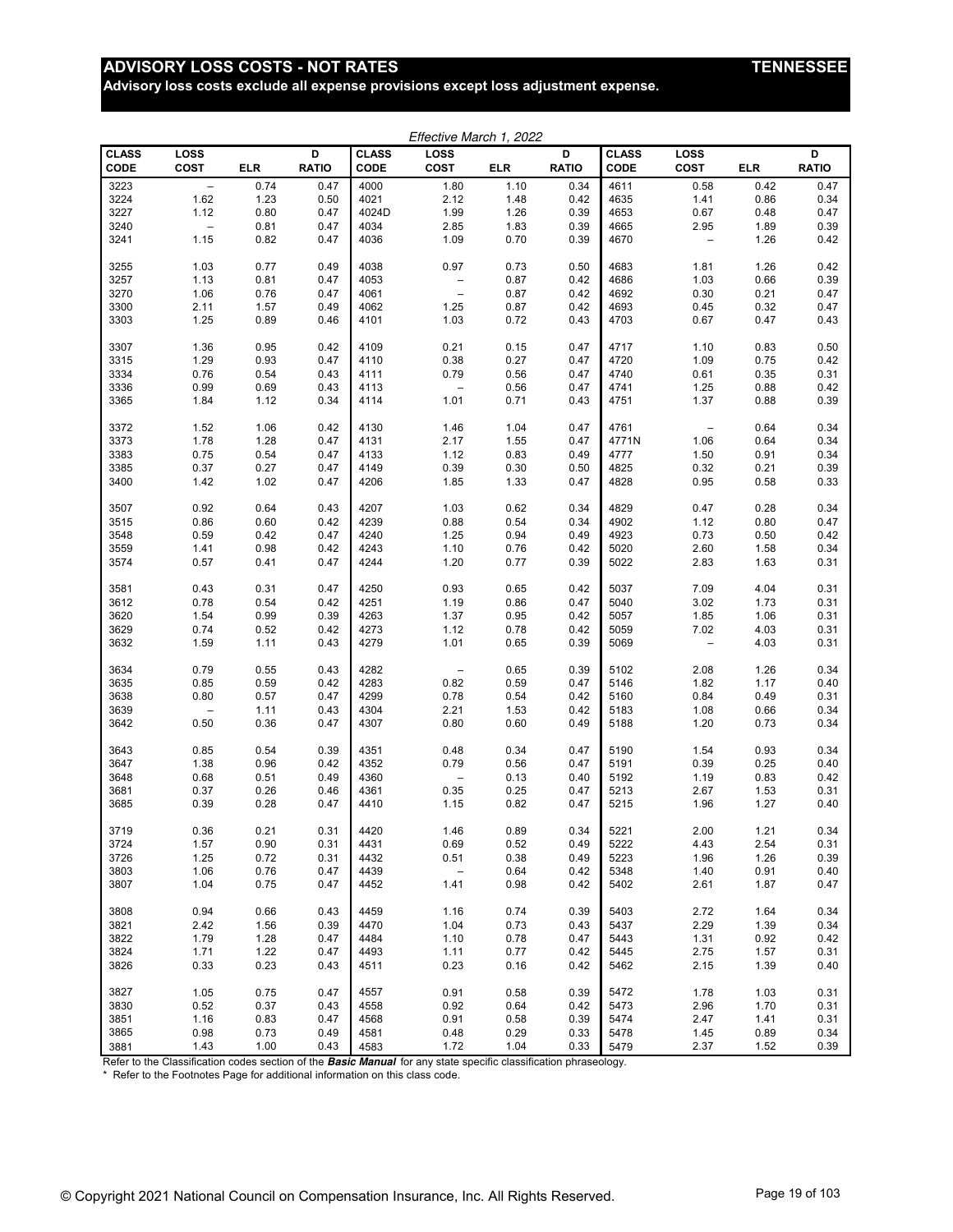# ADVISORY LOSS COSTS - NOT RATES **TENNESSEE**

**Advisory loss costs exclude all expense provisions except loss adjustment expense.**

| Effective March 1, 2022     |                            |            |                   |                             |                                 |                          |                          |                      |                     |            |                   |
|-----------------------------|----------------------------|------------|-------------------|-----------------------------|---------------------------------|--------------------------|--------------------------|----------------------|---------------------|------------|-------------------|
| <b>CLASS</b><br><b>CODE</b> | <b>LOSS</b><br><b>COST</b> | <b>ELR</b> | D<br><b>RATIO</b> | <b>CLASS</b><br><b>CODE</b> | LOSS<br><b>COST</b>             | <b>ELR</b>               | D<br><b>RATIO</b>        | <b>CLASS</b><br>CODE | LOSS<br><b>COST</b> | <b>ELR</b> | D<br><b>RATIO</b> |
| 5480                        | 2.92                       | 1.79       | 0.34              | 6874F                       | 8.45                            | 4.30                     | 0.26                     | 7539                 | 0.80                | 0.48       | 0.33              |
| 5491                        | 1.17                       | 0.70       | 0.33              | 6882                        | 1.24                            | 0.75                     | 0.34                     | 7540                 | 1.90                | 1.09       | 0.31              |
| 5506                        | 2.45                       | 1.49       | 0.34              | 6884                        | 2.90                            | 1.80                     | 0.35                     | 7580                 | 1.13                | 0.73       | 0.39              |
| 5507                        | 1.65                       | 1.00       | 0.34              | 7016M                       | 1.20                            | 0.70                     | 0.32                     | 7590                 | 1.18                | 0.76       | 0.39              |
| 5508                        | $\overline{\phantom{m}}$   | 1.00       | 0.34              | 7024M                       | 1.33                            | 0.77                     | 0.32                     | 7600                 | 2.43                | 1.59       | 0.40              |
| 5535                        | 2.67                       | 1.53       | 0.31              | 7038M                       | 2.13                            | 1.19                     | 0.30                     | 7605                 | 0.83                | 0.50       | 0.34              |
| 5537                        | 1.57                       | 1.02       | 0.40              | 7046M                       | 3.47                            | 2.03                     | 0.32                     | 7610                 | 0.21                | 0.13       | 0.40              |
| 5539                        | $\overline{\phantom{a}}$   | 4.03       | 0.31              | 7047M                       | 2.44                            | 1.36                     | 0.32                     | 7705                 | 2.52                | 1.77       | 0.43              |
| 5551                        | 7.65                       | 4.36       | 0.31              | 7050M                       | 4.35                            | 2.34                     | 0.30                     | 7710                 | 1.63                | 0.99       | 0.34              |
| 5604                        | 0.93                       | 0.56       | 0.34              | 7090M                       | 2.37                            | 1.33                     | 0.30                     | 7711                 | 1.63                | 0.99       | 0.34              |
| 5606                        | 0.43                       | 0.25       | 0.31              | 7098M                       | 3.85                            | 2.25                     | 0.32                     | 7720                 | 1.40                | 0.90       | 0.39              |
| 5610                        | 1.97                       | 1.28       | 0.40              | 7099M                       | 7.07                            | 3.96                     | 0.32                     | 7855                 | 1.35                | 0.87       | 0.40              |
| 5613                        | 2.56                       | 1.83       | 0.47              | 7133                        | 1.27                            | 0.77                     | 0.34                     | 8001                 | 0.93                | 0.67       | 0.47              |
| 5645                        | 7.42                       | 4.21       | 0.31              | 7151M                       | 1.54                            | 0.94                     | 0.34                     | 8002                 | 0.87                | 0.62       | 0.46              |
| 5703                        | 6.25                       | 4.01       | 0.39              | 7152M                       | 3.15                            | 1.83                     | 0.34                     | 8006                 | 0.94                | 0.71       | 0.49              |
|                             |                            |            |                   |                             |                                 |                          |                          |                      |                     |            |                   |
| 5705                        | 8.28                       | 5.28       | 0.39              | 7153M                       | 1.71                            | 1.04                     | 0.34                     | 8008                 | 0.63                | 0.47       | 0.49              |
| 5951                        | 0.20                       | 0.14       | 0.46              | 7219                        | 2.79                            | 1.71                     | 0.35                     | 8010                 | 0.82                | 0.58       | 0.47              |
| 6003                        | 2.31                       | 1.41       | 0.34              | 7222                        | 3.74                            | 2.29                     | 0.34                     | 8013                 | 0.16                | 0.11       | 0.42              |
| 6005                        | 2.30                       | 1.46       | 0.38              | 7225                        | 2.86                            | 1.86                     | 0.40                     | 8015                 | 0.30                | 0.21       | 0.42              |
| 6017                        | $\overline{\phantom{a}}$   | 1.53       | 0.31              | 7228                        | $\overline{a}$                  | 1.71                     | 0.35                     | 8017                 | 0.67                | 0.50       | 0.49              |
| 6018                        | 1.01                       | 0.66       | 0.40              | 7229                        | $\overline{\phantom{a}}$        | 1.71                     | 0.35                     | 8018                 | 1.04                | 0.75       | 0.47              |
| 6045                        | 1.69                       | 1.10       | 0.40              | 7230                        | 3.88                            | 2.72                     | 0.43                     | 8021                 | 1.04                | 0.74       | 0.47              |
| 6204                        | 2.63                       | 1.60       | 0.34              | 7231                        | 3.10                            | 2.20                     | 0.43                     | 8031                 | 0.98                | 0.70       | 0.47              |
| 6206                        | 1.05                       | 0.61       | 0.31              | 7232                        | 4.03                            | 2.49                     | 0.35                     | 8032                 | 0.70                | 0.50       | 0.47              |
| 6213                        | 0.70                       | 0.40       | 0.32              | 7309F                       | 4.48                            | 2.28                     | 0.26                     | 8033                 | 0.72                | 0.54       | 0.49              |
| 6214                        | 0.61                       | 0.37       | 0.34              | 7313F                       | 1.83                            | 0.93                     | 0.26                     | 8037                 | 0.56                | 0.43       | 0.53              |
| 6216                        | 2.31                       | 1.33       | 0.31              | 7317F                       | 4.51                            | 2.30                     | 0.26                     | 8039                 | 0.59                | 0.44       | 0.49              |
| 6217                        | 2.03                       | 1.17       | 0.31              | 7327F                       | 10.93                           | 5.56                     | 0.26                     | 8044                 | 1.13                | 0.81       | 0.47              |
| 6229                        | 2.26                       | 1.44       | 0.39              | 7333M                       | 1.04                            | 0.60                     | 0.31                     | 8045                 | 0.28                | 0.20       | 0.47              |
| 6233                        | 1.08                       | 0.62       | 0.31              | 7335M                       | 1.16                            | 0.67                     | 0.31                     | 8046                 | 0.85                | 0.61       | 0.47              |
| 6235                        | 2.29                       | 1.32       | 0.31              | 7337M                       | 2.13                            | 1.18                     | 0.31                     | 8047                 | 0.31                | 0.22       | 0.47              |
| 6236                        | 2.59                       | 1.68       | 0.40              | 7350F                       | 4.75                            | 2.52                     | 0.30                     | 8058                 | 1.03                | 0.73       | 0.46              |
| 6237                        | 0.56                       | 0.34       | 0.34              | 7360                        | 1.84                            | 1.19                     | 0.40                     | 8072                 | 0.25                | 0.18       | 0.49              |
| 6251D                       | 1.86                       | 1.13       | 0.34              | 7370                        | 2.18                            | 1.56                     | 0.47                     | 8102                 | 0.73                | 0.52       | 0.47              |
| 6252D                       | 1.56                       | 0.90       | 0.32              | 7380                        | 2.30                            | 1.49                     | 0.40                     | 8103                 | 1.18                | 0.82       | 0.42              |
| 6260                        | $\overline{\phantom{a}}$   | 1.13       | 0.34              | 7382                        | 1.87                            | 1.31                     | 0.42                     | 8105                 | $\qquad \qquad -$   | 0.75       | 0.47              |
| 6306                        | 2.01                       | 1.22       | 0.34              | 7390                        | 2.07                            | 1.48                     | 0.47                     | 8106                 | 1.90                | 1.22       | 0.39              |
| 6319                        | 2.11                       | 1.20       | 0.31              | 7394M                       | 1.25                            | 0.72                     | 0.31                     | 8107                 | 1.30                | 0.79       | 0.34              |
| 6325                        | 1.71                       | 0.98       | 0.31              | 7395M                       | 1.39                            | 0.80                     | 0.31                     | 8111                 | 0.76                | 0.53       | 0.42              |
| 6400                        | 2.40                       | 1.54       | 0.39              | 7398M                       | 2.55                            | 1.41                     | 0.31                     | 8116                 | 1.12                | 0.78       | 0.42              |
| 6503                        | 0.89                       | 0.65       | 0.47              | 7402                        | 0.06                            | 0.04                     | 0.48                     | 8203                 | 2.96                | 2.07       | 0.43              |
| 6504                        | 1.03                       | 0.74       | 0.47              | 7403                        | 1.92                            | 1.38                     | 0.47                     | 8204                 | 1.64                | 1.14       | 0.42              |
| 6702M*                      | 1.64                       | 1.06       | 0.40              | 7405N                       | 0.23                            | 0.17                     | 0.48                     | 8209                 | 1.78                | 1.27       | 0.46              |
| 6703M*                      | 3.35                       | 2.07       | 0.40              | 7420                        | 2.26                            | 1.32                     | 0.32                     | 8215                 | 1.55                | 0.99       | 0.39              |
| 6704M*                      | 1.82                       | 1.18       | 0.40              | 7421                        | 0.39                            | 0.26                     | 0.40                     | 8227                 | 1.56                | 0.94       | 0.34              |
| 6801F                       | 3.01                       | 1.66       | 0.36              | 7422                        | 0.62                            | 0.38                     | 0.34                     | 8232                 | 1.97                | 1.27       | 0.39              |
| 6811                        | 2.21                       | 1.42       | 0.39              | 7425                        | 0.66                            | 0.41                     | 0.35                     | 8233                 | 1.18                | 0.77       | 0.40              |
| 6824F                       | 4.62                       | 2.54       | 0.36              | 7431N                       | 0.38                            | 0.24                     | 0.35                     | 8235                 | 2.09                | 1.46       | 0.42              |
| 6826F                       | 2.43                       | 1.34       | 0.36              | 7445N                       | 0.12                            | $\qquad \qquad -$        | $\overline{\phantom{a}}$ | 8263                 | 2.75                | 1.91       | 0.42              |
| 6834                        | 0.90                       | 0.64       | 0.47              | 7453N                       | 0.20                            | $\overline{\phantom{a}}$ | $\overline{\phantom{a}}$ | 8264                 | 1.99                | 1.27       | 0.39              |
| 6836                        | 1.48                       | 1.03       | 0.42              | 7500                        | $\hspace{0.1mm}-\hspace{0.1mm}$ | 0.44                     | 0.39                     | 8265                 | 1.94                | 1.17       | 0.34              |
| 6843F                       | 5.10                       | 2.60       | 0.26              | 7502                        | 0.69                            | 0.44                     | 0.39                     | 8279                 | 2.88                | 1.72       | 0.33              |
| 6845F                       | 3.05                       | 1.55       | 0.26              | 7515                        | 0.44                            | 0.25                     | 0.31                     | 8288                 | 3.59                | 2.48       | 0.42              |
| 6854                        | 1.87                       | 1.14       | 0.34              | 7520                        | 1.10                            | 0.76                     | 0.42                     | 8291                 | 1.24                | 0.87       | 0.42              |
| 6872F                       | 4.92                       | 2.50       | 0.26              | 7538                        | 1.55                            | 0.89                     | 0.31                     | 8292                 | 1.22                | 0.87       | 0.47              |

Refer to the Classification codes section of the **Basic Manual** for any state specific classification phraseology.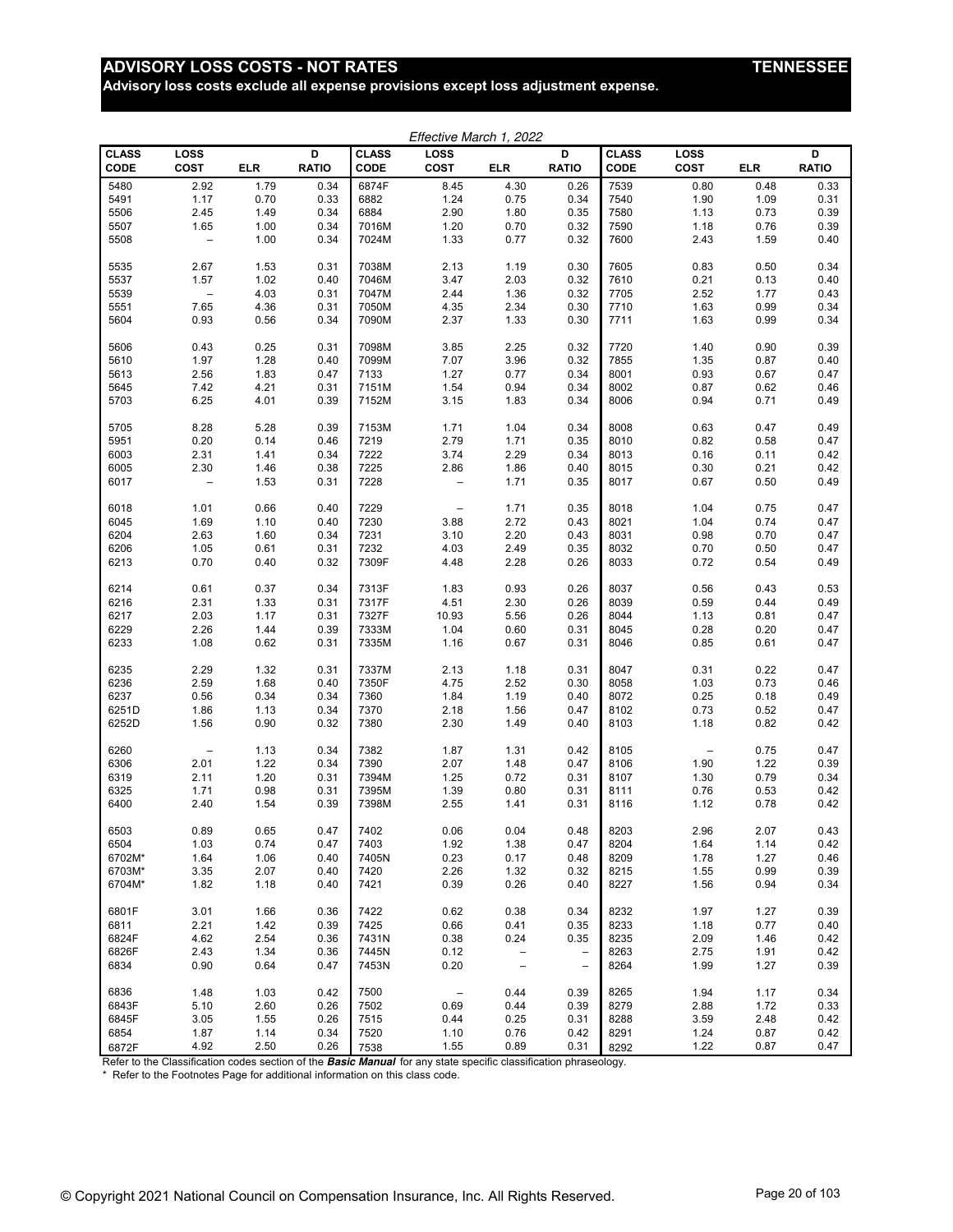# **ADVISORY LOSS COSTS - NOT RATES**

**Advisory loss costs exclude all expense provisions except loss adjustment expense.**

| <b>ENNE</b><br>7SSI. |
|----------------------|
|----------------------|

|               |                            |            |                   |                      | Effective March 1, 2022 |             |                   |                      |                     |     |                   |
|---------------|----------------------------|------------|-------------------|----------------------|-------------------------|-------------|-------------------|----------------------|---------------------|-----|-------------------|
| CLASS<br>CODE | <b>LOSS</b><br><b>COST</b> | <b>ELR</b> | D<br><b>RATIO</b> | <b>CLASS</b><br>CODE | LOSS<br>COST            | ELR         | D<br><b>RATIO</b> | <b>CLASS</b><br>CODE | LOSS<br><b>COST</b> | ELR | D<br><b>RATIO</b> |
| 8293          | 3.13                       | 2.25       | 0.47              | 9016                 | 1.01                    | 0.72        | 0.46              |                      |                     |     |                   |
| 8295          | $\overline{\phantom{a}}$   | 0.82       | 0.42              | 9019                 | 1.06                    | 0.68        | 0.39              |                      |                     |     |                   |
| 8304          | 2.35                       | 1.42       | 0.33              | 9033                 | 0.91                    | 0.64        | 0.42              |                      |                     |     |                   |
| 8350          | 2.63                       | 1.61       | 0.35              | 9040                 | 1.61                    | 1.20        | 0.49              |                      |                     |     |                   |
| 8380          | 1.11                       | 0.77       | 0.43              | 9052                 | 0.68                    | 0.51        | 0.49              |                      |                     |     |                   |
|               |                            |            |                   |                      |                         |             |                   |                      |                     |     |                   |
| 8381          | 0.89                       | 0.62       | 0.42              | 9058                 | 0.64                    | 0.50        | 0.54              |                      |                     |     |                   |
| 8385          | 0.98                       | 0.69       | 0.43              | 9060                 | 0.69                    | 0.51        | 0.49              |                      |                     |     |                   |
| 8392          | 0.85                       | 0.63       | 0.49              | 9061                 | 0.49                    | 0.37        | 0.49              |                      |                     |     |                   |
| 8393          | 0.63                       | 0.41       | 0.40              | 9063                 | 0.36                    | 0.27        | 0.48              |                      |                     |     |                   |
| 8500          | 2.84                       | 1.82       | 0.39              | 9077F                | 3.07                    | 1.82        | 0.44              |                      |                     |     |                   |
| 8601          | 0.12                       | 0.07       | 0.34              | 9082                 | 0.48                    | 0.37        | 0.53              |                      |                     |     |                   |
| 8602          | 0.48                       | 0.31       | 0.39              | 9083                 | 0.49                    | 0.38        | 0.53              |                      |                     |     |                   |
| 8603          | 0.03                       | 0.02       | 0.47              | 9084                 | 0.57                    | 0.42        | 0.49              |                      |                     |     |                   |
| 8606          | 0.67                       | 0.41       | 0.34              | 9088a                | a                       | $\mathsf a$ | a                 |                      |                     |     |                   |
| 8709F         | 2.44                       | 1.24       | 0.26              | 9089                 | 0.63                    | 0.47        | 0.49              |                      |                     |     |                   |
|               |                            |            |                   |                      |                         |             |                   |                      |                     |     |                   |
| 8719          | 0.97                       | 0.59       | 0.34              | 9093                 | 0.55                    | 0.41        | 0.49              |                      |                     |     |                   |
| 8720          | 0.47                       | 0.29       | 0.34              | 9101                 | 1.47                    | 1.09        | 0.49              |                      |                     |     |                   |
| 8721          | 0.12                       | 0.07       | 0.39              | 9102                 | 1.27                    | 0.88        | 0.42              |                      |                     |     |                   |
| 8723          | 0.07                       | 0.05       | 0.43              | 9154                 | 0.69                    | 0.49        | 0.47              |                      |                     |     |                   |
| 8725          | 1.28                       | 0.82       | 0.40              | 9156                 | 0.91                    | 0.69        | 0.50              |                      |                     |     |                   |
| 8726F         | 1.23                       | 0.68       | 0.36              | 9170                 | 3.27                    | 1.98        | 0.34              |                      |                     |     |                   |
| 8734M         | 0.20                       | 0.13       | 0.39              | 9178                 | 2.69                    | 2.03        | 0.52              |                      |                     |     |                   |
| 8737M         | 0.18                       | 0.11       | 0.39              | 9179                 | 4.53                    | 3.51        | 0.54              |                      |                     |     |                   |
| 8738M         | 0.37                       | 0.24       | 0.39              | 9180                 | 2.12                    | 1.46        | 0.42              |                      |                     |     |                   |
| 8742          | 0.15                       | 0.10       | 0.39              | 9182                 | 0.80                    | 0.57        | 0.46              |                      |                     |     |                   |
|               |                            |            |                   |                      |                         |             |                   |                      |                     |     |                   |
| 8745          | 1.27                       | 0.88       | 0.42              | 9186                 | 7.69                    | 4.58        | 0.33              |                      |                     |     |                   |
| 8748          | 0.21                       | 0.13       | 0.34              | 9220                 | 1.85                    | 1.29        | 0.42              |                      |                     |     |                   |
| 8755          | 0.14                       | 0.09       | 0.40              | 9402                 | 1.80                    | 1.09        | 0.34              |                      |                     |     |                   |
| 8799          | 0.23                       | 0.17       | 0.47              | 9403                 | 3.23                    | 1.97        | 0.34              |                      |                     |     |                   |
| 8800          | 0.61                       | 0.44       | 0.47              | 9410                 | 1.12                    | 0.80        | 0.47              |                      |                     |     |                   |
| 8803          | 0.03                       | 0.02       | 0.40              | 9501                 | 1.85                    | 1.18        | 0.39              |                      |                     |     |                   |
| 8805M         | 0.09                       | 0.06       | 0.47              | 9505                 | 1.38                    | 0.97        | 0.42              |                      |                     |     |                   |
| 8810          | 0.07                       | 0.05       | 0.47              | 9516                 | 1.16                    | 0.81        | 0.43              |                      |                     |     |                   |
| 8814M         | 0.09                       | 0.06       | 0.47              | 9519                 | 1.76                    | 1.14        | 0.40              |                      |                     |     |                   |
| 8815M         | 0.17                       | 0.12       | 0.47              | 9521                 | 1.41                    | 0.91        | 0.39              |                      |                     |     |                   |
| 8820          | 0.07                       | 0.04       | 0.39              | 9522                 | 1.22                    | 0.91        | 0.49              |                      |                     |     |                   |
| 8824          | 0.84                       | 0.65       | 0.54              | 9534                 | 1.71                    | 0.98        | 0.31              |                      |                     |     |                   |
| 8825          | $\overline{\phantom{m}}$   | 0.67       | 0.49              | 9554                 | 3.96                    | 2.40        | 0.34              |                      |                     |     |                   |
| 8826          | 0.90                       | 0.67       | 0.49              | 9586                 | 0.21                    | 0.16        | 0.49              |                      |                     |     |                   |
| 8829          |                            | 0.65       | 0.54              | 9600                 | 1.13                    | 0.82        | 0.47              |                      |                     |     |                   |
|               |                            |            |                   |                      |                         |             |                   |                      |                     |     |                   |
| 8831          | 0.54                       | 0.41       | 0.53              | 9620                 | 0.56                    | 0.36        | 0.39              |                      |                     |     |                   |
| 8832          | 0.12                       | 0.08       | 0.47              |                      |                         |             |                   |                      |                     |     |                   |
| 8833          | 0.46                       | 0.33       | 0.47              |                      |                         |             |                   |                      |                     |     |                   |
| 8835          | 1.09                       | 0.79       | 0.47              |                      |                         |             |                   |                      |                     |     |                   |
| 8842          | 1.03                       | 0.79       | 0.53              |                      |                         |             |                   |                      |                     |     |                   |
| 8855          | 0.06                       | 0.04       | 0.47              |                      |                         |             |                   |                      |                     |     |                   |
| 8856          | 0.25                       | 0.18       | 0.48              |                      |                         |             |                   |                      |                     |     |                   |
| 8864          | 0.73                       | 0.54       | 0.49              |                      |                         |             |                   |                      |                     |     |                   |
| 8868          | 0.15                       | 0.11       | 0.49              |                      |                         |             |                   |                      |                     |     |                   |
| 8869          | 0.42                       | 0.31       | 0.49              |                      |                         |             |                   |                      |                     |     |                   |
|               |                            |            |                   |                      |                         |             |                   |                      |                     |     |                   |
| 8871          | 0.03                       | 0.02       | 0.47              |                      |                         |             |                   |                      |                     |     |                   |
| 8901          | 0.07                       | 0.04       | 0.39              |                      |                         |             |                   |                      |                     |     |                   |
| 9012          | 0.40                       | 0.26       | 0.39              |                      |                         |             |                   |                      |                     |     |                   |
| 9014          | 1.00                       | 0.72       | 0.47              |                      |                         |             |                   |                      |                     |     |                   |
| 9015          | 1.07                       | 0.75       | 0.43              |                      |                         |             |                   |                      |                     |     |                   |

Refer to the Classification codes section of the **Basic Manual** for any state specific classification phraseology.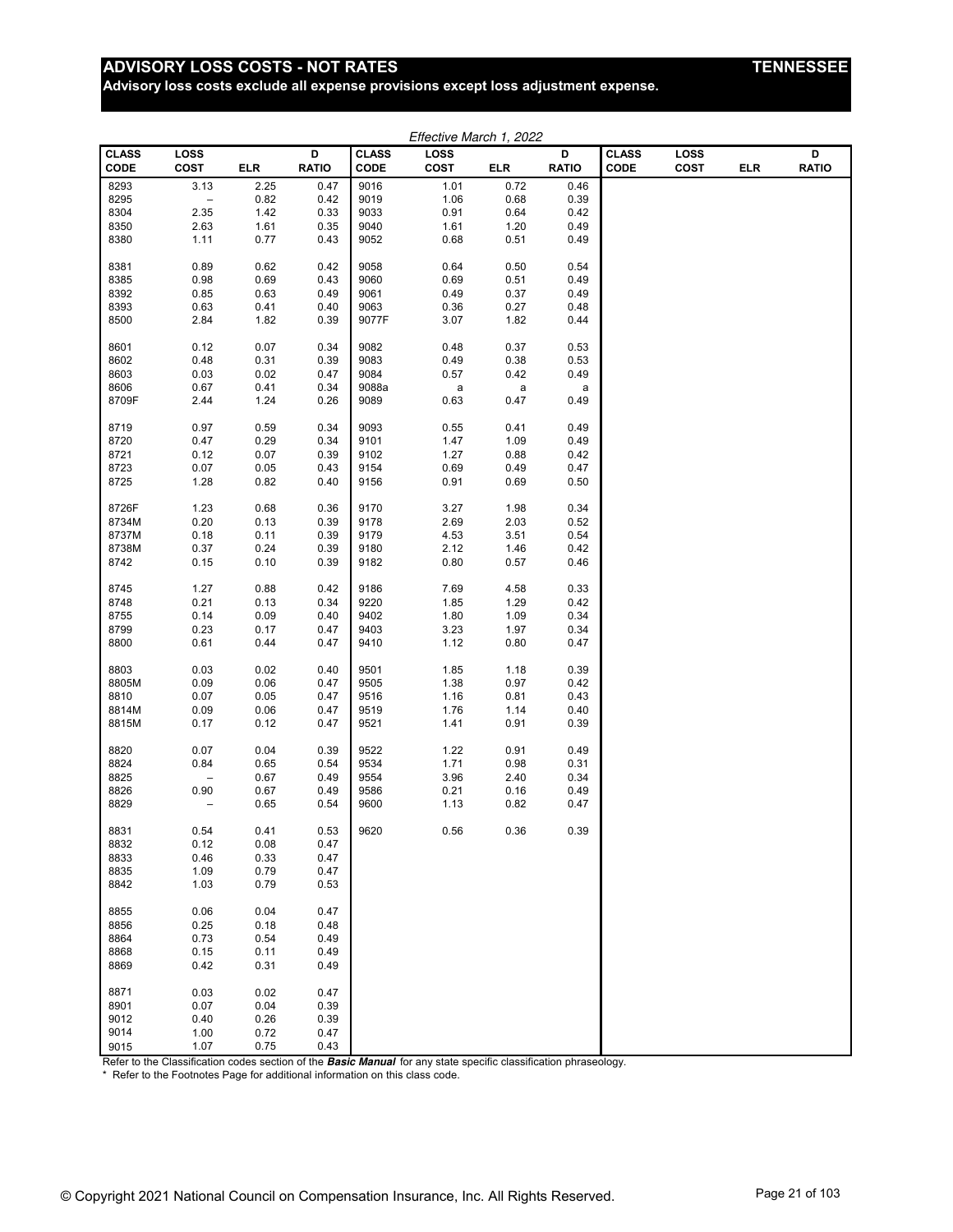### Effective March 1, 2022

#### **FOOTNOTES**

- a Advisory loss cost for each individual risk must be obtained from NCCI Customer Service or the Rating Organization having jurisdiction.
- D Advisory loss cost for classification already includes the specific disease loading shown in the table below. See the **Basic Manual** rule, Supplemental and supplementary loading.

|          | Disease |        |          | Disease |        |          | Disease |        |
|----------|---------|--------|----------|---------|--------|----------|---------|--------|
| Code No. | Loading | Symbol | Code No. | Loading | Symbol | Code No. | Loading | Symbol |
| 0059D    | 0.18    | S      | 1165D    | 0.01    | S      | 3082D    | 0.04    |        |
| 0065D    | 0.04    | S      | 1624D    | 0.01    | S      | 3085D    | 0.03    | S      |
| 0066D    | 0.04    | S      | 1710D    | 0.02    | S      | 4024D    | 0.02    | S      |
| 0067D    | 0.04    | S      | 1803D    | 0.12    | S      | 6251D    | 0.01    | S      |
| 1164D    | 0.02    | S      | 3081D    | 0.03    | S      | 6252D    | 0.01    |        |
|          |         |        |          |         |        |          |         |        |

S=Silica

- F Advisory loss cost provides for coverage under the United States Longshore and Harbor Workers Compensation Act and its extensions. Loss cost contains a provision for USL&HW Assessment.
- M Risks are subject to Admiralty Law or Federal Employers Liability Act (FELA). However, the published loss cost is for risks that voluntarily purchase standard workers compensation and employers liability coverage. A provision for the USL&HW Assessment is included for those classifications under Program II USL Act.
- N This code is part of a ratable / non-ratable group shown below. The statistical non-ratable code and corresponding advisory loss cost are applied in addition to the basic classification when determining premium.

| Class | Non-Ratable  |
|-------|--------------|
| Code  | Element Code |
| 4771  | 0771         |
| 7405  | 7445         |
| 7431  | 7453         |

P Classification is computed on a per capita basis.

### **\* Class Codes with Specific Footnotes**

- 1005 Advisory loss cost includes a non-ratable disease element of \$0.74. (For coverage written separately for federal benefits only, \$0.72. For coverage written separately for state benefits only, \$0.02.)
- 1016 Advisory loss cost includes a non-ratable disease element of \$2.22. (For coverage written separately for federal benefits only, \$2.15. For coverage written separately for state benefits only, \$0.07.)

2702,2705 An upset payroll of \$10.00 per cord shall be used for premium computation when payroll records are not available.

- 6702 Loss cost and rating values only appropriate for laying or relaying of tracks or maintenance of way no work on elevated railroads. Otherwise, assign appropriate construction or erection code loss cost and elr each x 1.215.
- 6703 Loss cost and rating values only appropriate for laying or relaying of tracks or maintenance of way no work on elevated railroads. Otherwise, assign appropriate construction or erection class loss cost x 2.479 and elr x 2.376.
- 6704 Loss cost and rating values only appropriate for laying or relaying of tracks or maintenance of way no work on elevated railroads. Otherwise, assign appropriate construction or erection class loss cost and elr each x 1.35.